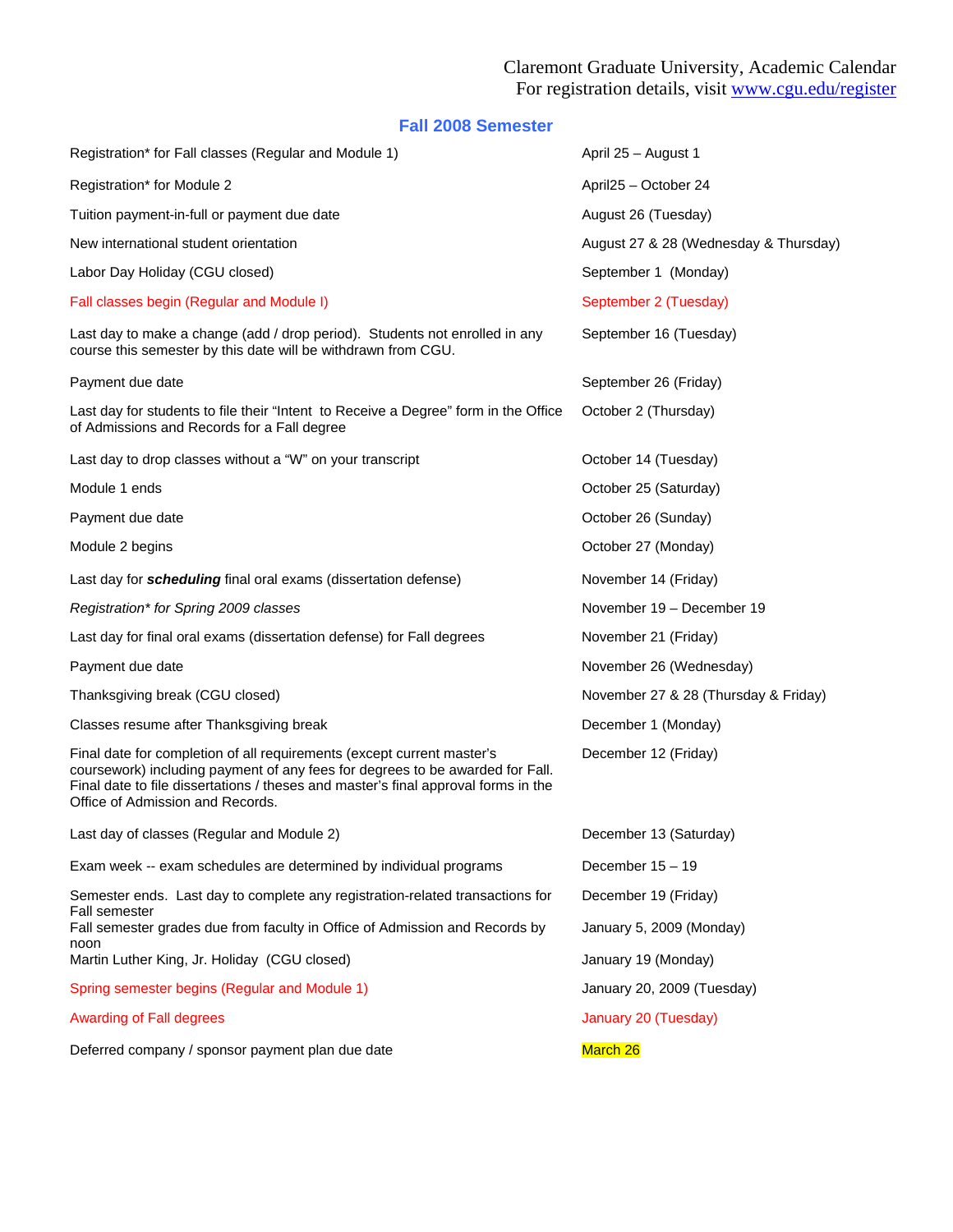## **Spring 2009 Semester**

| Registration* for Spring classes (Regular and Module 1)                                                                                                                                                                                                                             | November 19 - December 19 (2008)        |
|-------------------------------------------------------------------------------------------------------------------------------------------------------------------------------------------------------------------------------------------------------------------------------------|-----------------------------------------|
| Registration* for Module 2                                                                                                                                                                                                                                                          | November 19 - March 23                  |
| New international student orientation                                                                                                                                                                                                                                               | January 13 (Tuesday) Subject to change. |
| Martin Luther King, Jr. Holiday (CGU closed)                                                                                                                                                                                                                                        | January 19 (Monday)                     |
| Spring classes begin (Regular and Module1)                                                                                                                                                                                                                                          | January 20 (Tuesday)                    |
| <b>Awarding of Fall Degrees</b>                                                                                                                                                                                                                                                     | January 20 (Tuesday)                    |
| Tuition payment-in-full or payment due date                                                                                                                                                                                                                                         | January 26 (Monday)                     |
| Last day to make a change (add / drop period). Students not enrolled in any<br>course this semester by this date will be withdrawn from CGU.                                                                                                                                        | February 3 (Tuesday)                    |
| Last day for students to file their "Intent to Receive a Degree" form in the Office<br>of Admissions and Records for a Spring degree                                                                                                                                                | February 20 (Friday)                    |
| Payment due date                                                                                                                                                                                                                                                                    | February 26 (Thursday)                  |
| Last day to drop classes without a "W" on your transcript                                                                                                                                                                                                                           | March 3 (Tuesday)                       |
| Module 1 ends                                                                                                                                                                                                                                                                       | March 14 (Saturday)                     |
| <b>Spring Break</b>                                                                                                                                                                                                                                                                 | March $16 - 20$                         |
| Classes resume following Spring Break                                                                                                                                                                                                                                               | March 23 (Monday)                       |
| Module 2 begins                                                                                                                                                                                                                                                                     | March 23 (Monday)                       |
| Last day for <i>scheduling</i> final oral exams (dissertation defense)                                                                                                                                                                                                              | March 23 (Monday)                       |
| Payment due date                                                                                                                                                                                                                                                                    | March 26 (Thursday)                     |
| César Chávez Day (CGU closed)                                                                                                                                                                                                                                                       | March 27 (Friday)                       |
| Last day for final oral exams (dissertation defense) for Spring degrees                                                                                                                                                                                                             | April 3 (Friday)                        |
| Final date for completion of all requirements (except current master's<br>coursework) including payment of any fees for degrees to be awarded for<br>Spring. Final date to file dissertations / theses and master's final approval<br>forms in the Office of Admission and Records. | April 17 (Friday)                       |
| <b>Registration for Summer</b>                                                                                                                                                                                                                                                      | April 20 - May 18                       |
| <b>Registration for Fall</b>                                                                                                                                                                                                                                                        | April 20 - August 7                     |
| Payment due date                                                                                                                                                                                                                                                                    | April 26 (Sunday)                       |
| Last day of classes (Regular and Module 2).                                                                                                                                                                                                                                         | May 9 (Saturday)                        |
| Exam week -- exam schedules are determined by individual programs.                                                                                                                                                                                                                  | May 11 -15                              |
| Semester ends. Last date to complete registration-related transactions for<br>Spring.                                                                                                                                                                                               | May 15 (Friday)                         |
| Commencement -- awarding of Spring degrees                                                                                                                                                                                                                                          | May 16 (Saturday)                       |
| Summer classes begin (Regular and Module I)                                                                                                                                                                                                                                         | May 18 (Monday)                         |
| Spring semester grades due from faculty in Office of Admission and Records by<br>noon                                                                                                                                                                                               | May 22 (Friday)                         |
| Deferred company / sponsor payment plan due date                                                                                                                                                                                                                                    | <b>August 26</b>                        |